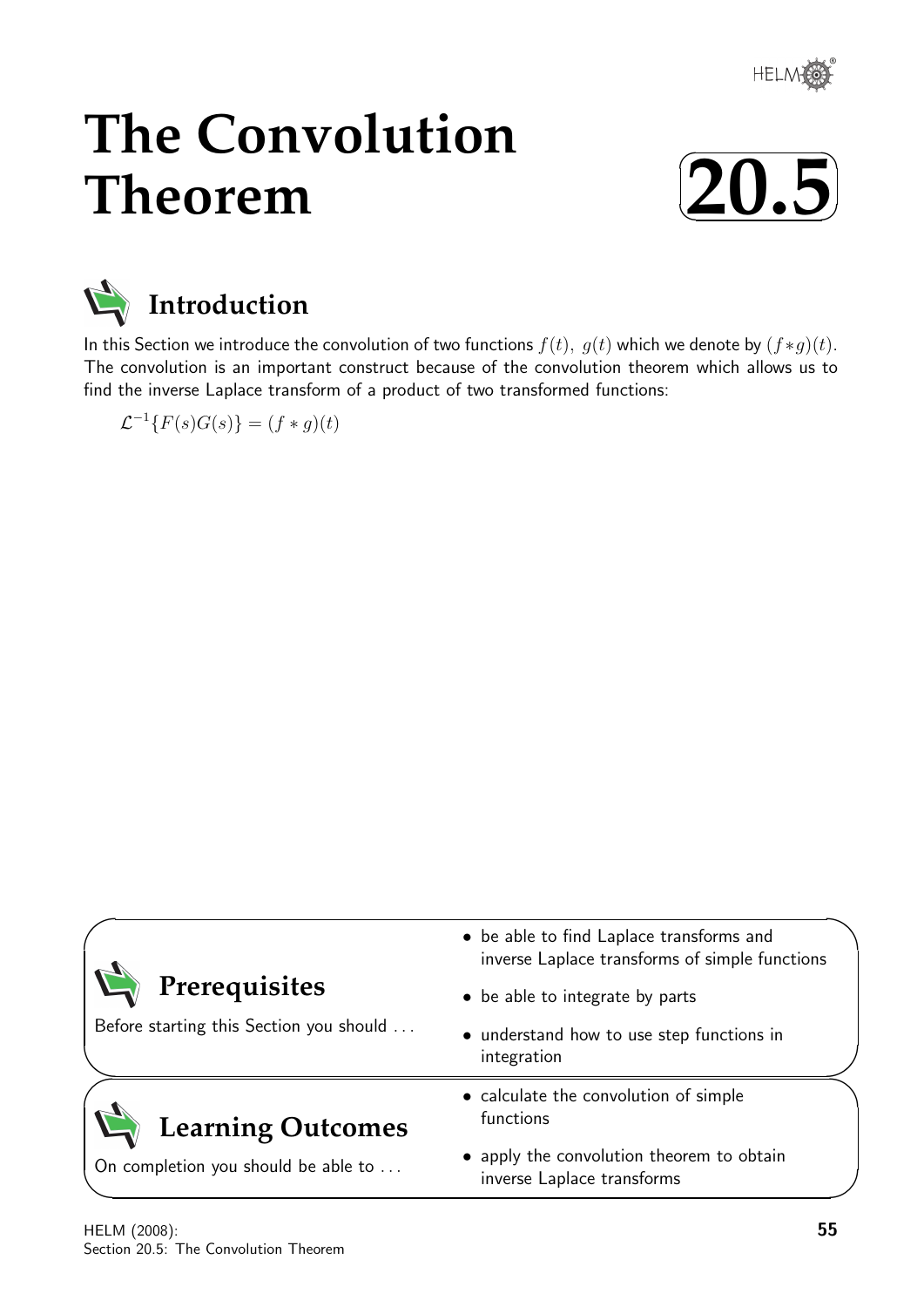## **1. Convolution**

Let  $f(t)$  and  $g(t)$  be two functions of t. The **convolution** of  $f(t)$  and  $g(t)$  is also a function of t, denoted by  $(f * q)(t)$  and is defined by the relation

$$
(f * g)(t) = \int_{-\infty}^{\infty} f(t - x)g(x) dx
$$

However if f and q are both **causal** functions then (strictly)  $f(t)$ ,  $g(t)$  are written  $f(t)u(t)$  and  $g(t)u(t)$  respectively, so that

$$
(f * g)(t) = \int_{-\infty}^{\infty} f(t - x)u(t - x)g(x)u(x) dx = \int_{0}^{t} f(t - x)g(x) dx
$$

because of the properties of the step functions:  $u(t - x) = 0$  if  $x > t$  and  $u(x) = 0$  if  $x < 0$ .



## If  $f(t)$  and  $g(t)$  are causal functions then their convolution is defined by:

$$
(f * g)(t) = \int_0^t f(t - x)g(x) dx
$$

This is an odd looking definition but it turns out to have considerable use both in Laplace transform theory and in the modelling of linear engineering systems. The reader should note that the variable of integration is x. As far as the integration process is concerned the t-variable is (temporarily) regarded as a constant.



Solution  $f(t-x) = (t-x)u(t-x)$  and  $g(x) = x^2u(x)$ **Therefore**  $(f * g)(t) = \int_0^t$ 0  $(t-x)x^2 dx = \frac{1}{3}$  $\frac{1}{3}x^3t - \frac{1}{4}$  $\frac{1}{4}x^4$   $\Big]_0^t$ 

 $=$   $\frac{1}{3}$ 

 $\frac{1}{3}t^4 - \frac{1}{4}$ 

 $\frac{1}{4}t^4 = \frac{1}{12}t^4$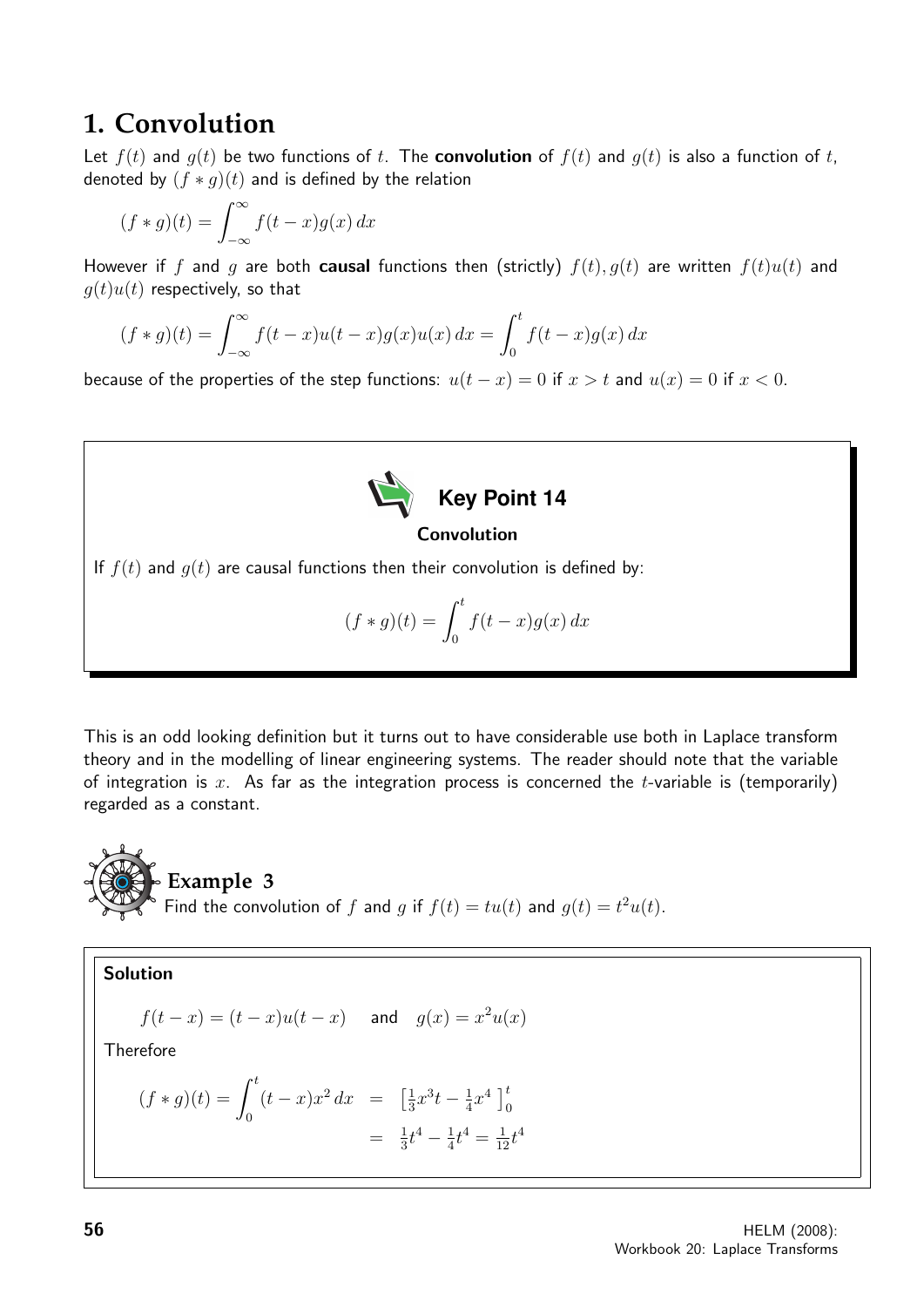## **Example 4** Find the convolution of  $f(t) = t \cdot u(t)$  and  $g(t) = \sin t \cdot u(t)$ .

## Solution

Here 
$$
f(t - x) = (t - x)u(t - x)
$$
 and  $g(x) = \sin x \cdot u(x)$  and so  
\n
$$
(f * g)(t) = \int_0^t (t - x) \sin x \, dx
$$
\nWe need to integrate by parts. We find *comorphoring again* the

We need to integrate by parts. We find, remembering again that  $t$  is a constant in the integration process,

$$
\int_0^t (t - x) \sin x \, dx = \left[ -(t - x) \cos x \right]_0^t - \int_0^t (-1) (-\cos x) \, dx
$$

$$
= [0 + t] - \int_0^t \cos x \, dx
$$

$$
= t - \left[ \sin x \right]_0^t = t - \sin t
$$

so that

 $(f * g)(t) = t - \sin t$  or, equivalently, in this case  $(t * \sin t)(t) = t - \sin t$ 



In Example 4 we found the convolution of  $f(t) = t.u(t)$  and  $g(t) = \sin t.u(t)$ . In this Task you are asked to find the convolution  $(g * f)(t)$  that is, to reverse the order of  $f$  and  $g$ .

Begin by writing  $(g * f)(t)$  as an appropriate integral:

**Your solution**  
Answer  

$$
g(t-x) = \sin(t-x) \cdot u(t-x)
$$
 and  $f(x) = xu(x)$ , so  $(g * f)(t) = \int_0^t \sin(t-x) \cdot x \, dx$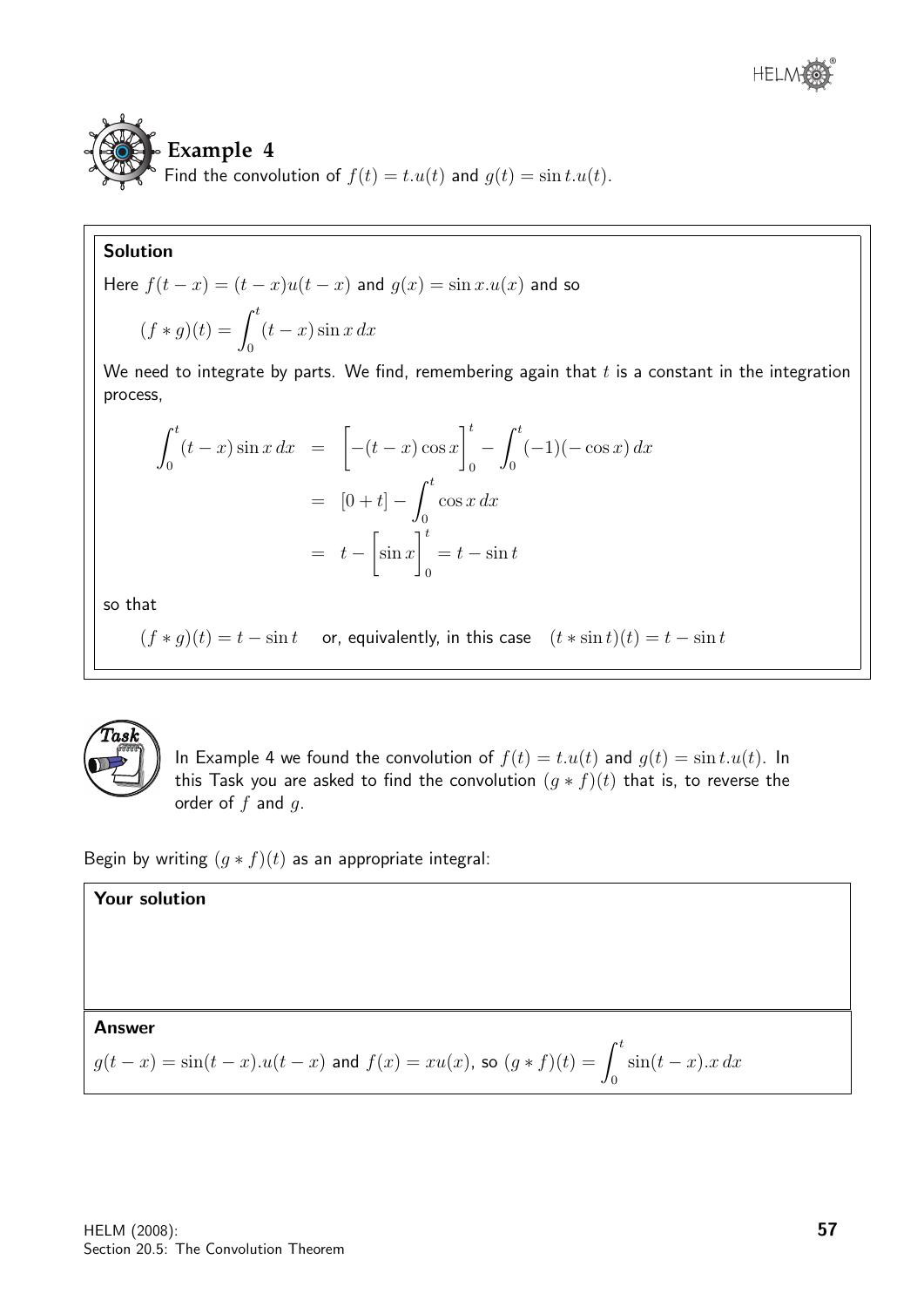Now evaluate the convolution integral:

## Your solution

Answer

$$
(g * f)(t) = \int_0^t \sin(t - x) \cdot x \, dx
$$
  
= 
$$
\left[ x \cos(t - x) \right]_0^t - \int_0^t \cos(t - x) \, dx
$$
  
= 
$$
[t - 0] + \left[ \sin(t - x) \right]_0^t = t - \sin t
$$

This Task illustrates the general result in the following Key Point:



## Commutativity Property of Convolution

 $(f * q)(t) = (q * f)(t)$ 

In words: the convolution of  $f(t)$  with  $g(t)$  is the same as the convolution of  $g(t)$  with  $f(t)$ .



```
Obtain the Laplace transforms of f(t) = t.u(t) and g(t) = \sin t.u(t) and (f*g)(t).
```
Begin by finding  $\mathcal{L}{f(t)}$ ,  $\mathcal{L}{g(t)}$ :

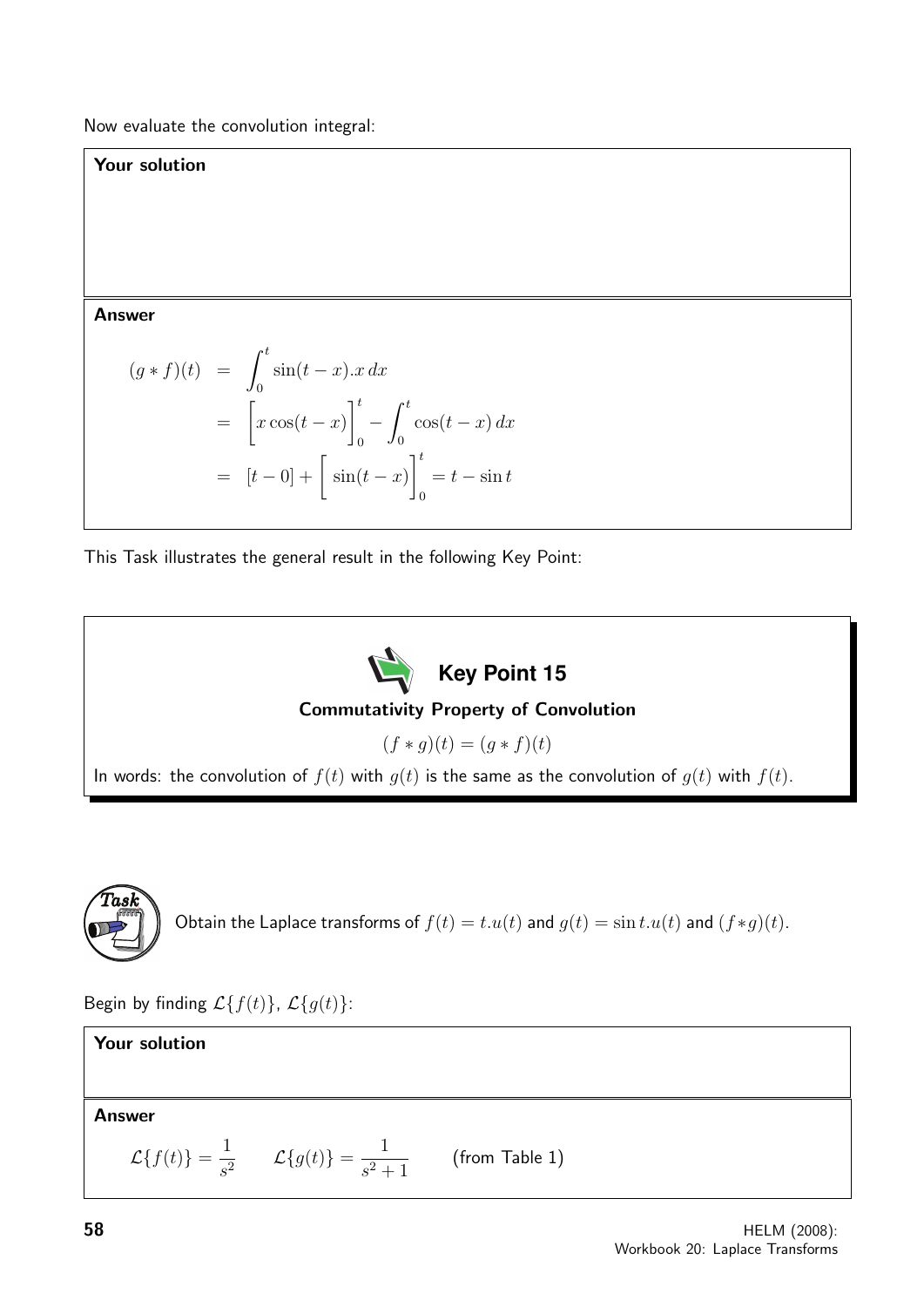

Now find  $\mathcal{L}\{(f * g)(t)\}$ :

## Your solution

### Answer

From Example 4  $(f * g)(t) = t - \sin t$  and so  $\mathcal{L}\{(f * g)(t)\} = \mathcal{L}\{t - \sin t\} = \frac{1}{\sqrt{2\pi}}$  $\frac{1}{s^2} - \frac{1}{s^2 +}$  $s^2 + 1$ 

Now compare  $\mathcal{L}{f(t)} \times \mathcal{L}{g(t)}$  with  $\mathcal{L}{f * g(t)}$ . What do you observe?

Your solution

Answer

$$
\mathcal{L}\{(f*g)(t)\} = \frac{1}{s^2} - \frac{1}{s^2 + 1} = \frac{1}{s^2} \left(\frac{1}{s^2 + 1}\right) = \mathcal{L}\{f(t)\}\mathcal{L}\{g(t)\} = F(s)G(s)
$$

We see that the Laplace transform of the convolution of  $f(t)$  and  $g(t)$  is the product of their separate Laplace transforms. This, in fact, is a general result which is expressed in the statement of the convolution theorem which we discuss in the next subsection.

## **2. The convolution theorem**

Let  $f(t)$  and  $g(t)$  be causal functions with Laplace transforms  $F(s)$  and  $G(s)$  respectively, i.e.  $\mathcal{L}{f(t)} = F(s)$  and  $\mathcal{L}{g(t)} = G(s)$ . Then it can be shown that

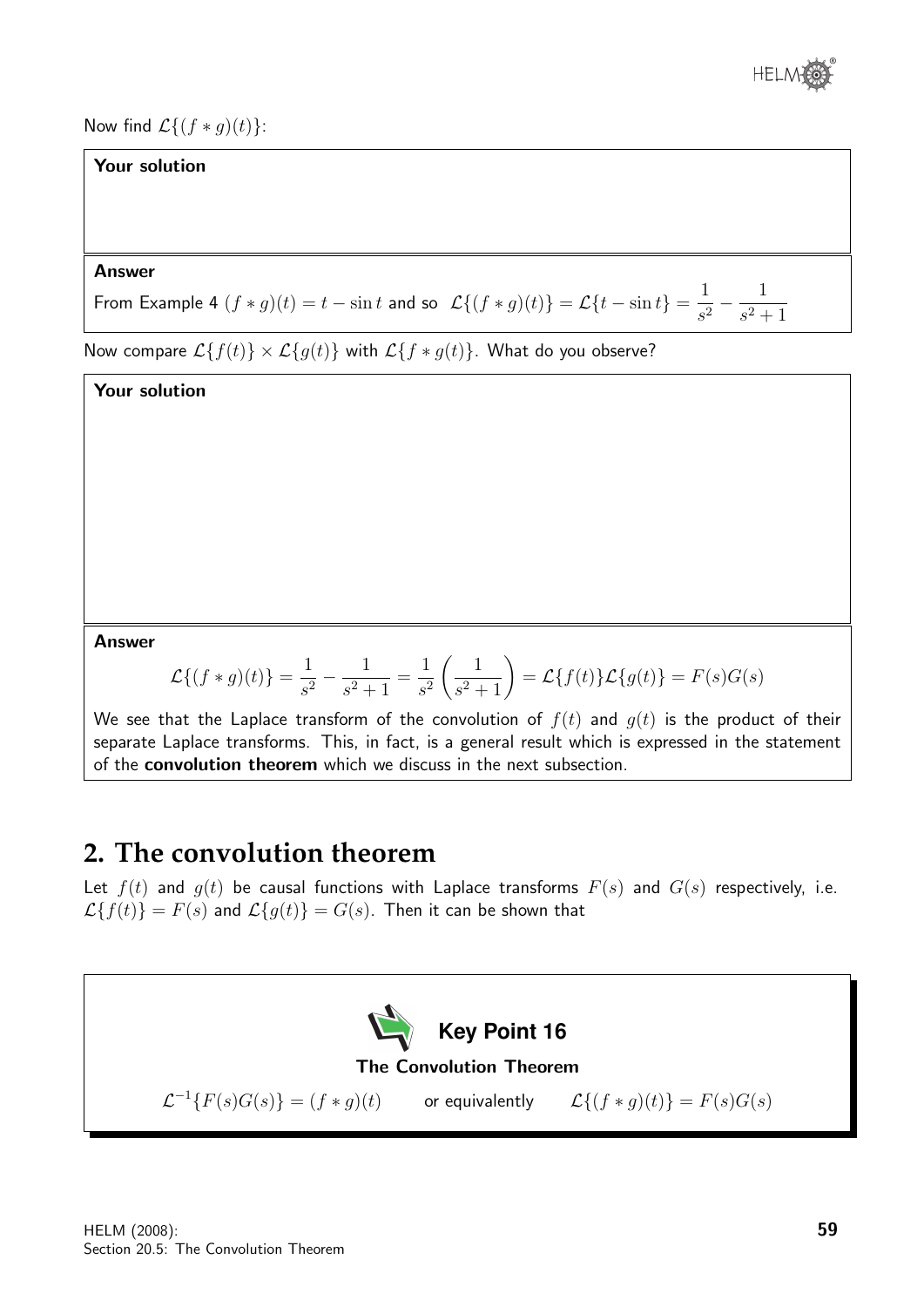

(a) Using partial fractions (b) Using the convolution theorem.

Solution

 $(a)$ 

$$
\frac{6}{s(s^2+9)} = \frac{(2/3)}{s} - \frac{(2/3)s}{s^2+9}
$$
 and so

$$
\mathcal{L}^{-1}\left\{\frac{6}{s(s^2+9)}\right\} = \frac{2}{3}\mathcal{L}^{-1}\left\{\frac{1}{s}\right\} - \frac{2}{3}\mathcal{L}^{-1}\left\{\frac{s}{s^2+9}\right\} = \frac{2}{3}u(t) - \frac{2}{3}\cos 3t.u(t)
$$

(b) Let us choose  $F(s) = \frac{2}{s}$ s and  $G(s) = \frac{3}{2}$  $\frac{6}{s^2+9}$  then

 $f(t) = \mathcal{L}^{-1}{F(s)} = 2u(t)$  and  $g(t) = \mathcal{L}^{-1}{G(s)} = \sin 3t \cdot u(t)$ 

So

$$
\mathcal{L}^{-1}{F(s)G(s)} = (f * g)(t)
$$
 (by the convolution theorem)  
= 
$$
\int_0^t 2u(t-x)\sin 3x \cdot u(x) dx
$$

Now the variable t can take any value from  $-\infty$  to  $+\infty$ . If  $t < 0$  then the variable of integration, x, is negative and so  $u(x) = 0$ . We conclude that

$$
(f * g)(t) = 0 \quad \text{if} \quad t < 0
$$

that is,  $(f * g)(t)$  is a **causal function**. Let us now consider the other possibility for t, that is the range  $t \geq 0$ . Now, in the range of integration  $0 \leq x \leq t$  and so

$$
u(t-x) = 1 \qquad u(x) = 1
$$

since both  $t - x$  and  $x$  are non-negative. Therefore

$$
\mathcal{L}^{-1}{F(s)G(s)} = \int_0^t 2\sin 3x \, dx
$$
  
=  $\left[ -\frac{2}{3}\cos 3x \right]_0^t = -\frac{2}{3}(\cos 3t - 1) \qquad t \ge 0$ 

Hence

$$
\mathcal{L}^{-1}\{\frac{6}{s(s^2+9)}\} = -\frac{2}{3}(\cos 3t - 1)u(t)
$$

which agrees with the value obtained above using the partial fraction approach.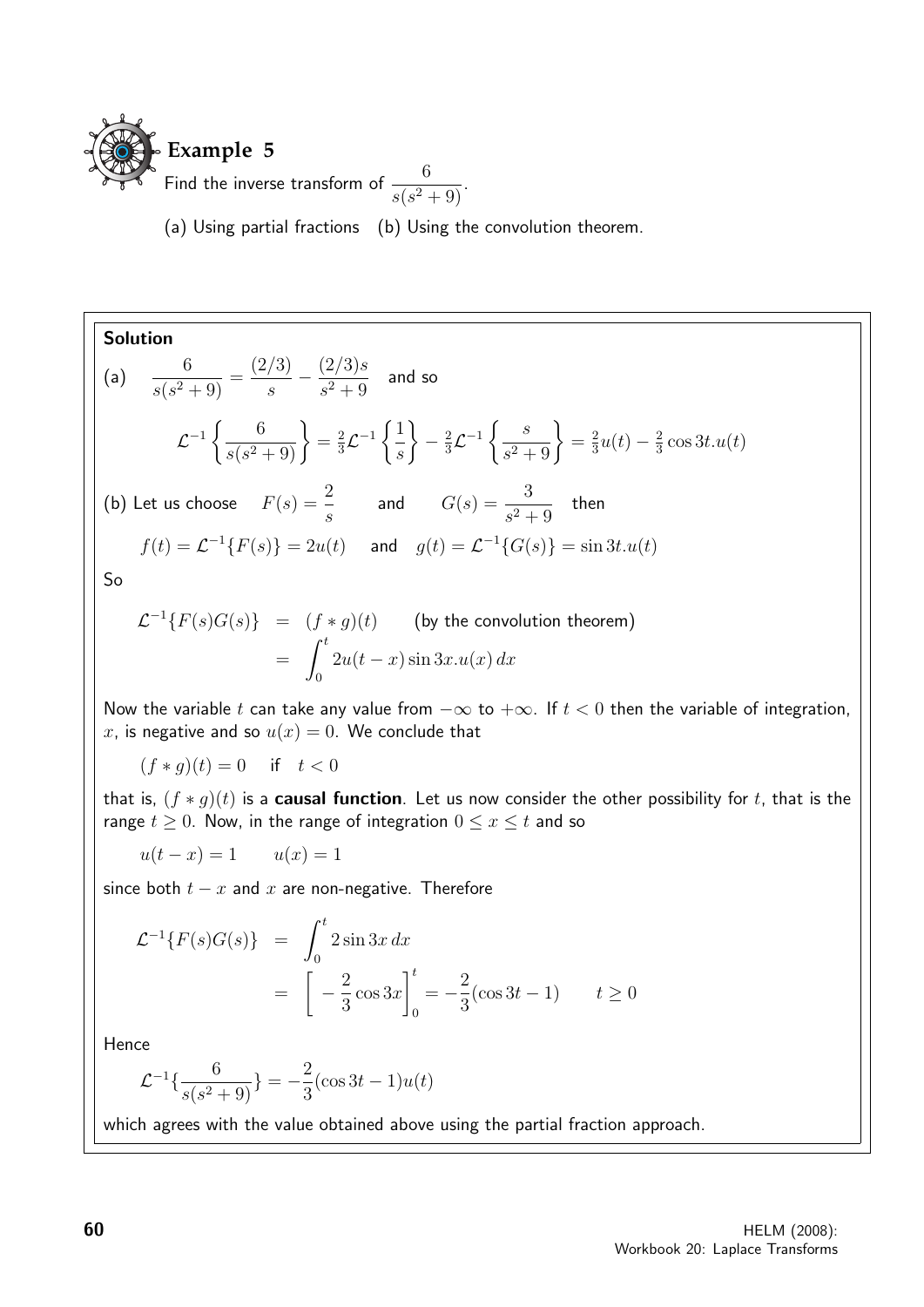

Your solution

Use the convolution theorem to find the inverse transform of  $H(s) = \frac{1}{(s-1)(s^2+1)}$ .  $\frac{s}{(s-1)(s^2+1)}$ .

Begin by choosing two functions of s, that is,  $F(s)$  and  $G(s)$ :

## Answer

Although there are many possibilities it would seem sensible to choose

$$
F(s) = \frac{1}{s-1} \qquad \text{and} \qquad G(s) = \frac{s}{s^2+1}
$$

since, by inspection, we can write down their inverse Laplace transforms:

$$
f(t) = \mathcal{L}^{-1}{F(s)} = e^t u(t) \qquad \text{and} \qquad g(t) = \mathcal{L}^{-1}{G(s)} = \cos t \cdot u(t)
$$

Now construct the convolution integral:

## Your solution

 $h(t) =$ 

### Answer

$$
h(t) = \mathcal{L}^{-1}{H(s)}
$$
  
=  $\mathcal{L}^{-1}{F(s)G(s)}$   
=  $\int_0^t f(t-x)g(x) dx = \int_0^t e^{t-x}u(t-x)\cos x \cdot u(x) dx$